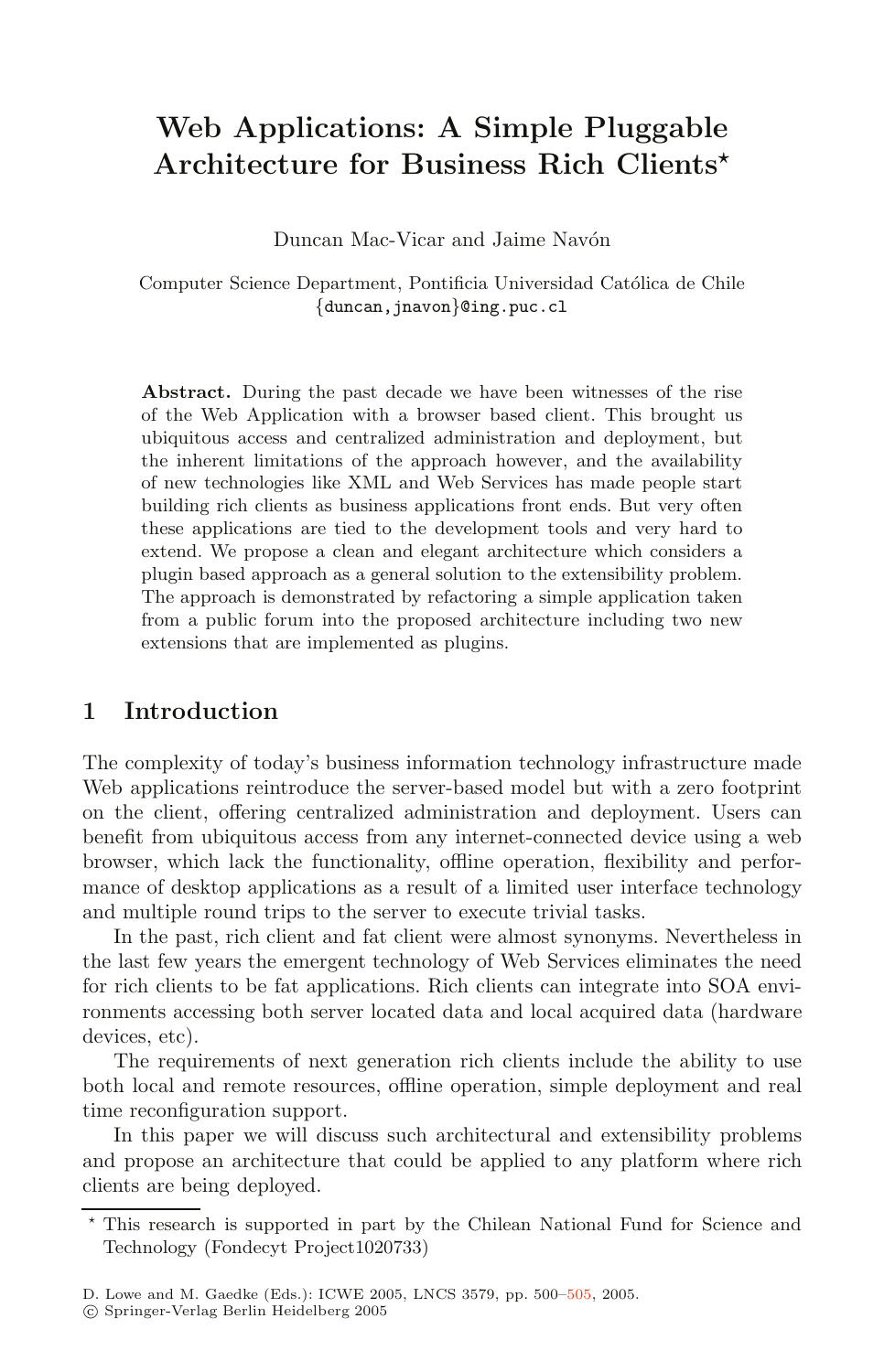# **2 Rich Clients Architectural Problems**

In rapid application development environments, visual form editors are used to design view components. The editor generates the user interface code as you change it and mixes that code with your event handler.

Once the application has been deployed it may suffer enough change so that it could justify a redeployment, but sometimes, adding a few new small features is all we might want. In the case of mission critical applications that require continuous operation, rebuilding and restarting the application is not an option, and therefore even a good architecture is not enough to ensure extensibility.

Furthermore, we would like that third party vendors or even the user itself be able to build small extensions to the original application as an alternative to wait for a new release from the original vendor.

# **3 A Proposed Simple Rich Client Architecture**

W[e](#page-2-0) propose a simple architecture (Figure 1) to build applications which do not suffer the problems described above. For solving the architectural problems we leverage the  $MVC<sup>1</sup>$  $MVC<sup>1</sup>$  $MVC<sup>1</sup>$  design pattern splitting the application in three layers in a very clean and elegant manner. But perhaps our main contribution is the way we handle the extensibility problem through the use of plugins managed at the controller layer by a plugin engine.

#### **3.1 The View**

A view in our model is represented as a decoupled class containing only visual elements. No event handling is provided at this level. This allows for generating the views from metadata. There are several XML-based technologies like Mozilla  $XUL[1]$  $XUL[1]$  $XUL[1]$  and Qt U[I\[1](#page-5-2)0] schemas that can be used to describe the user interface.

#### **3.2 Controller**

There is no single Front Controller  $[5]^2$  $[5]^2$  $[5]^2$  but as many controllers as view components we have. This kind of micro-controller is modeled as a class inheriting from the view. This allows for simple modeling and decoupling.

The controllers implement event handlers to manage the run-time plugin addition and removal events. Plugins can use the Action (modelled after the command design patter[n\[5](#page-5-3)]) pattern to encapsulate GUI commands to avoid coupling.

#### **3.3 The Model**

The business model is represented as a set of classes and optionally a database backend used for persistence. In simple scenarios, a service layer to interact with

<span id="page-1-0"></span>Model View Controller

<span id="page-1-1"></span><sup>2</sup> Front controller pattern is mostly used in the Web application domain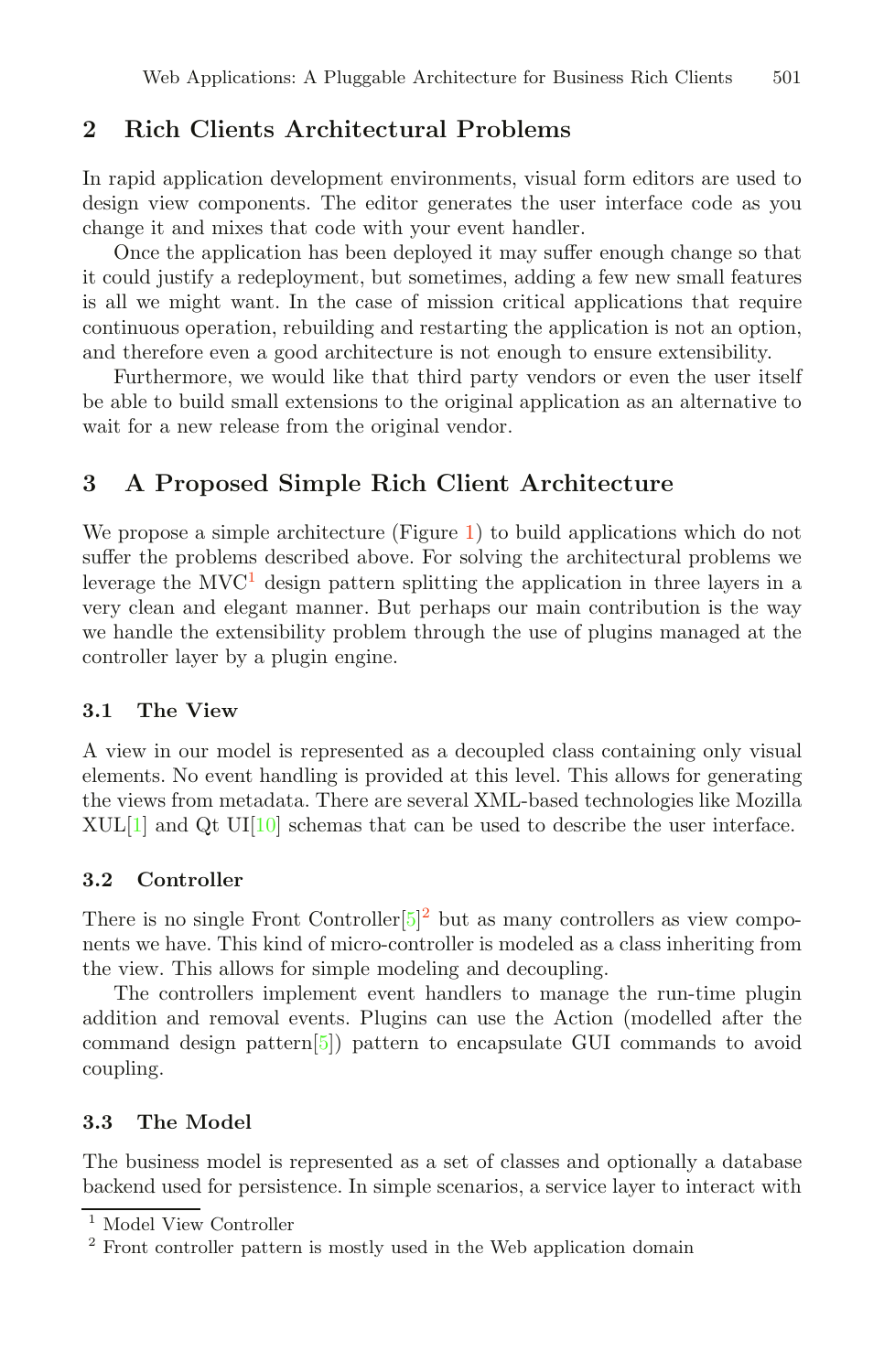

<span id="page-2-0"></span>**Fig. 1.** Proposed Architecture

the database is enough to keep the architecture clean. If there is a complex business model, the Data Access Object patter[n\[](#page-5-4)7] is recommended to decouple the data backend handling from the business classes.

#### **3.4 Supporting an Extensible Architecture**

**Plugins Technology.** Plugins are a special type of components that can be optionally added to en existing system at runtime to extend its functionality (relationship between the plugin and the host application is stronger). The system doesn't know about the plugin and all communication happens through well defined interfaces.

Plugins are very popular among modern desktop applications. A good example is the variety of graphic filters and special effects available for Adobe Photoshop.

A plugin architecture avoids the huge monolithic applications as we see them now, allowing real-time deployment, easy maintenance and isolated component development.

**Using Plugins in a MVC Architecture.** Extension points are explicit holes in the applications where a plugin can plug its functionality a plugin can fill various extension points at the same time). The limits in what a specific plugin can do are set by the host application API and defining a good API for each extension depends a lot of the application context.

Adding plugin support in the application requires some extra code. This could vary from a simple dlopen C function to access a function in a shared library at run-time to a full featured framework to load components dynamically (e.g.: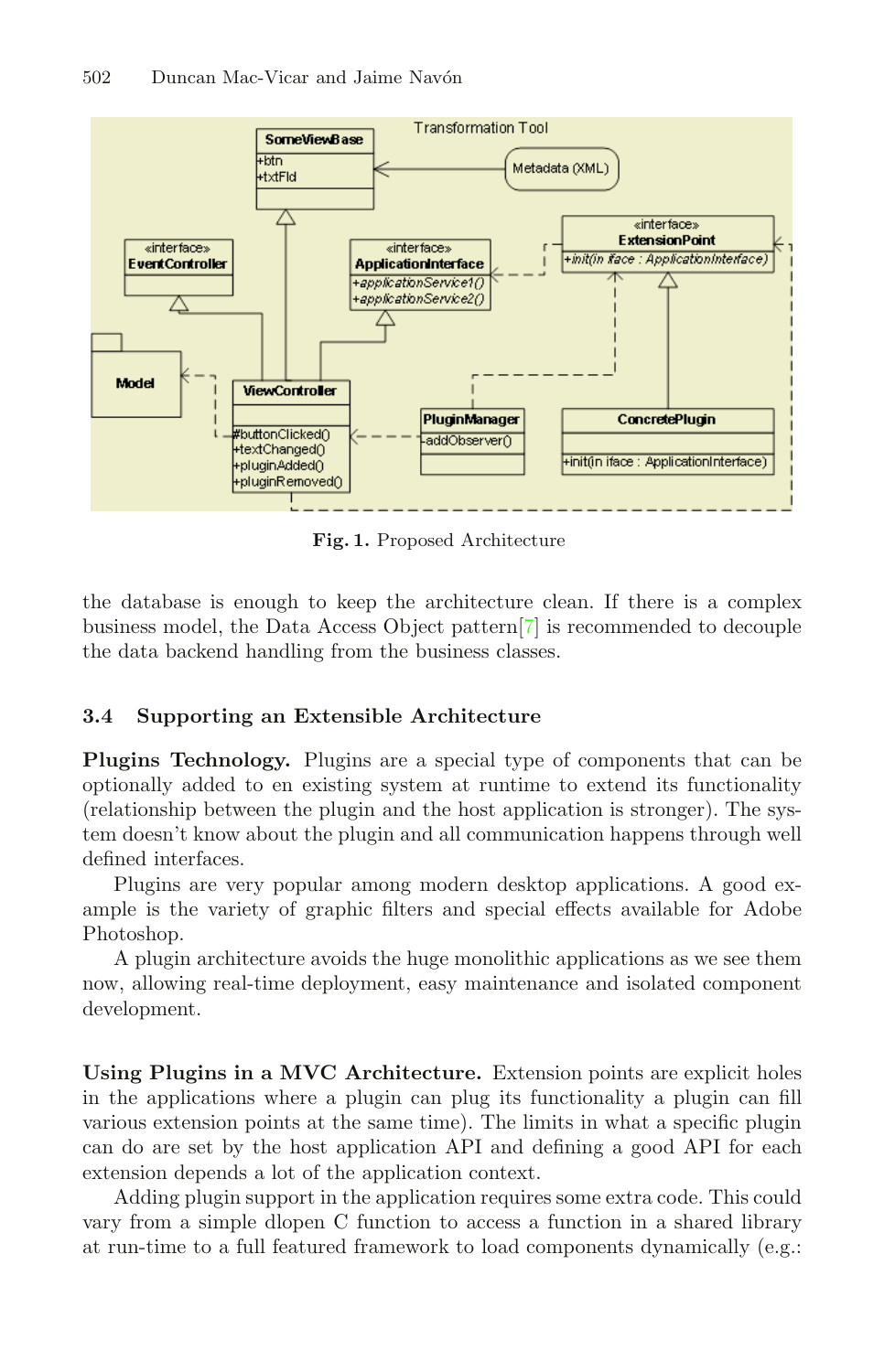MagicBeans [\[3](#page-5-5)] and JLense [\[9](#page-5-6)]). Modern languages like Java support dynamic loading of classes by name, a very handy feature for the needs of building a plugin infrastructure.

We model the plugin engine as a singleton using the observer pattern to generate events (pluginAdded and pluginRemoved) to subscribed controllers. The plugin event is then handled in the controller that manages the view where the plugin might add graphical components.



**Fig. 2.** Addressbook using the proposed architecture

# <span id="page-3-1"></span>**4 An Example Application**

As an example of our architecture, we took an addressbook application from a public forum in the Internet and proceed to refactor it to fit our proposed architecture. We set the goal of adding two new features to the application: exporting contacts to HTML and adding arbitrary constraints to new contacts in the entry form.

The original application was coded in Java and used a MySQL database as the backend. The user interface was done using the Swing  $API<sup>3</sup>$  $API<sup>3</sup>$  $API<sup>3</sup>$ . There is a single

<span id="page-3-0"></span><sup>3</sup> Application Programming Interface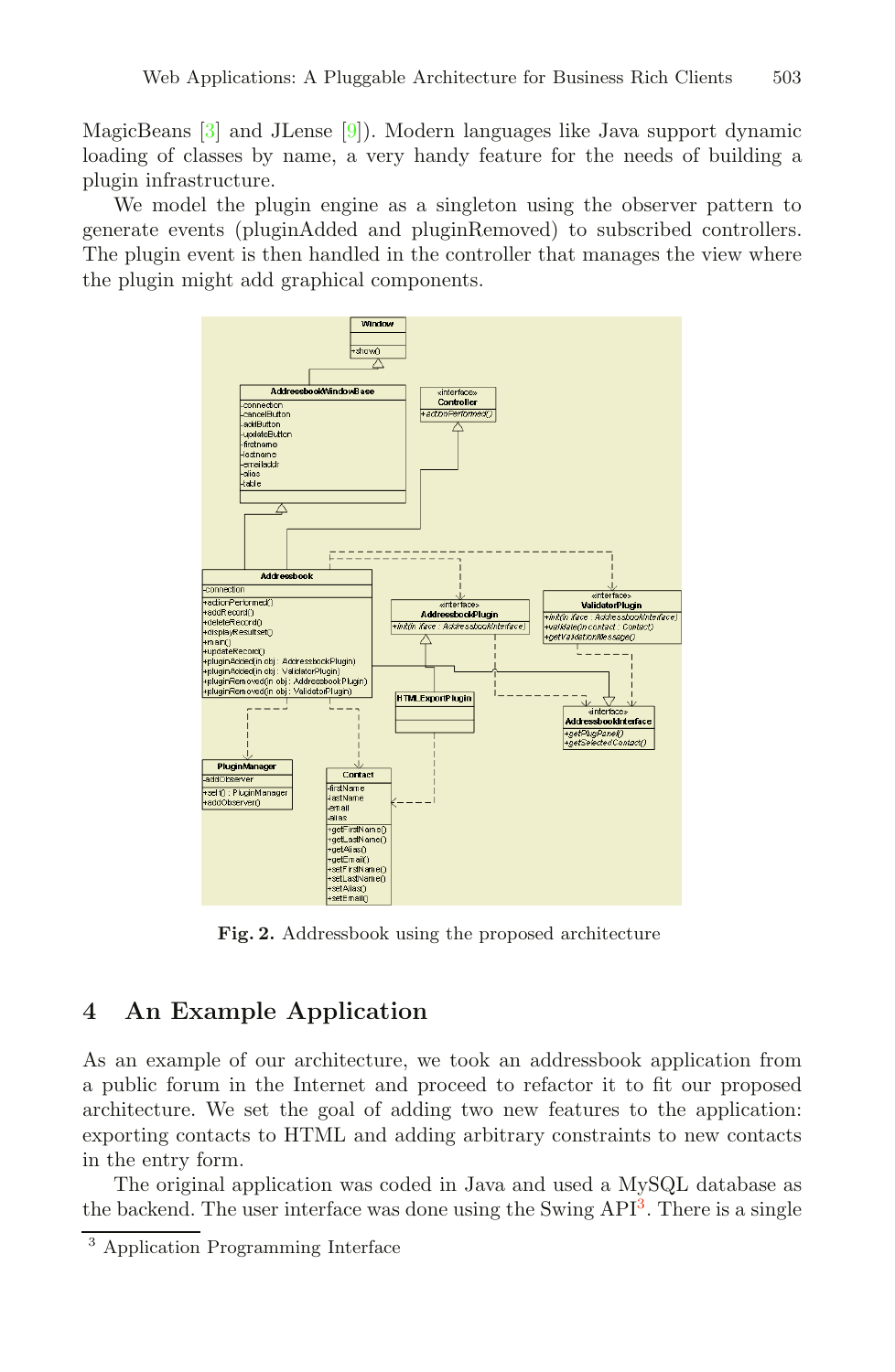

<span id="page-4-0"></span>**Fig. 3.** Sequence diagram of interaction with the plugin manager when a new plugin is found

class which acts as a controller (handling events) and as a view (inheriting from a GUI window), a perfect example of no view/logic separation. Any tool used to assist user interface creation would need to parse the source. There is no model and the business logic is done in the same layer too.

The first step of the refactoring then, was to move all the user interface to a new class called AddresbookWindowBase and keep the existing class as the controller part of the architecture inheriting from the user interface. The new clean controller registers listeners for each user interface controls for each event it wants to handle.

For plugins to communicate with the application, an interface is needed. The interface should provide all the services needed by a plugin in the context. Two services were identified: retrieving contacts and adding actions to the user interface. We created a basic AddressbookInterface which offers a service to retrieve a panel where the plugin can add new actions. This application interface is passed to plugins during loading (Figur[e](#page-4-0) 3).

We chose MagicBeans [\[3](#page-5-5)] plugin engine because its simple design. Other plugin engine approaches could require wrapping the manager with our model.

The extension points were defined considering the context of the applications. The Validator extension encapsulates a generic algorithm with a contact as input and a boolean as output. Access to the addressbook services are done trough the Application interface see Figur[e](#page-3-1) 2).